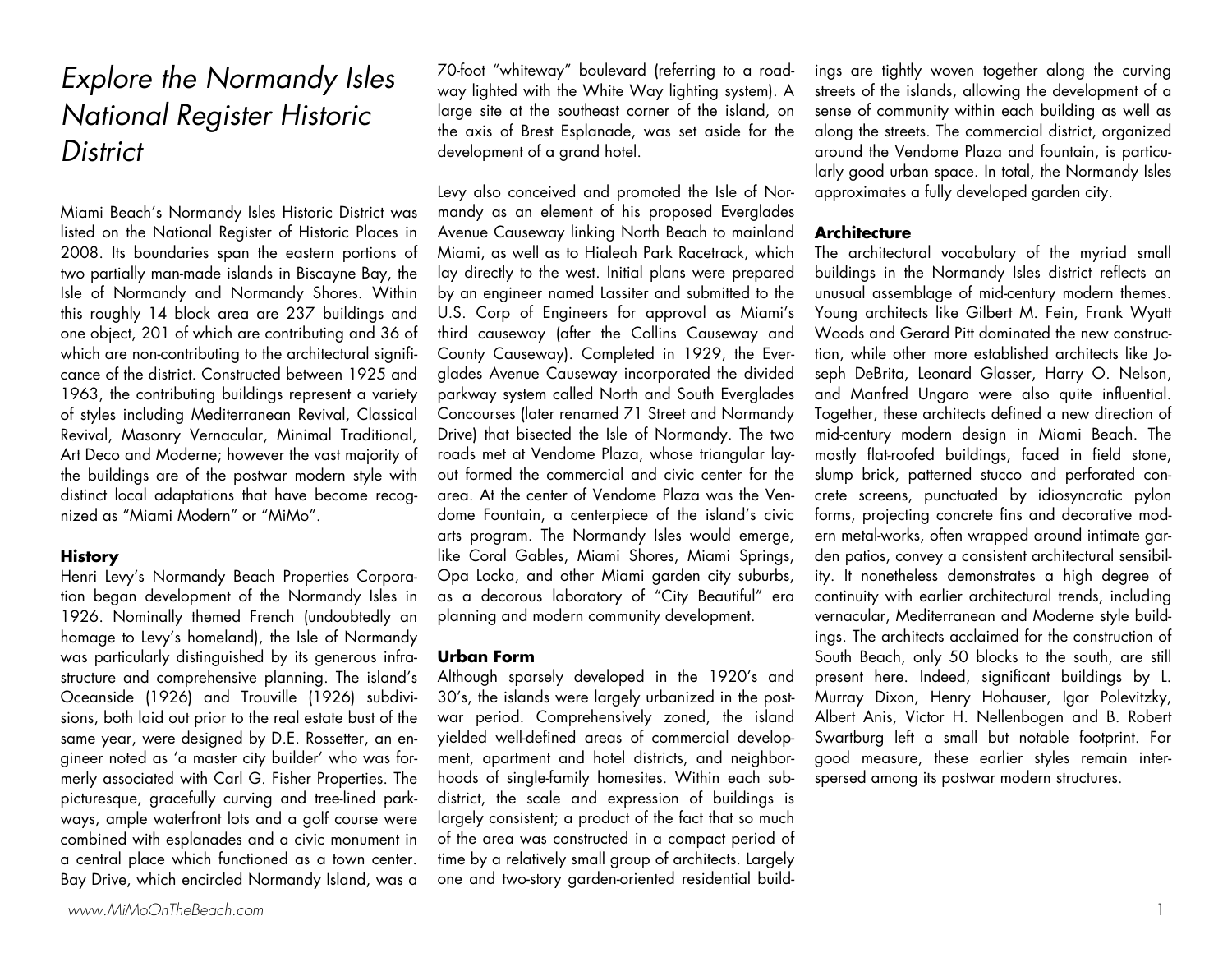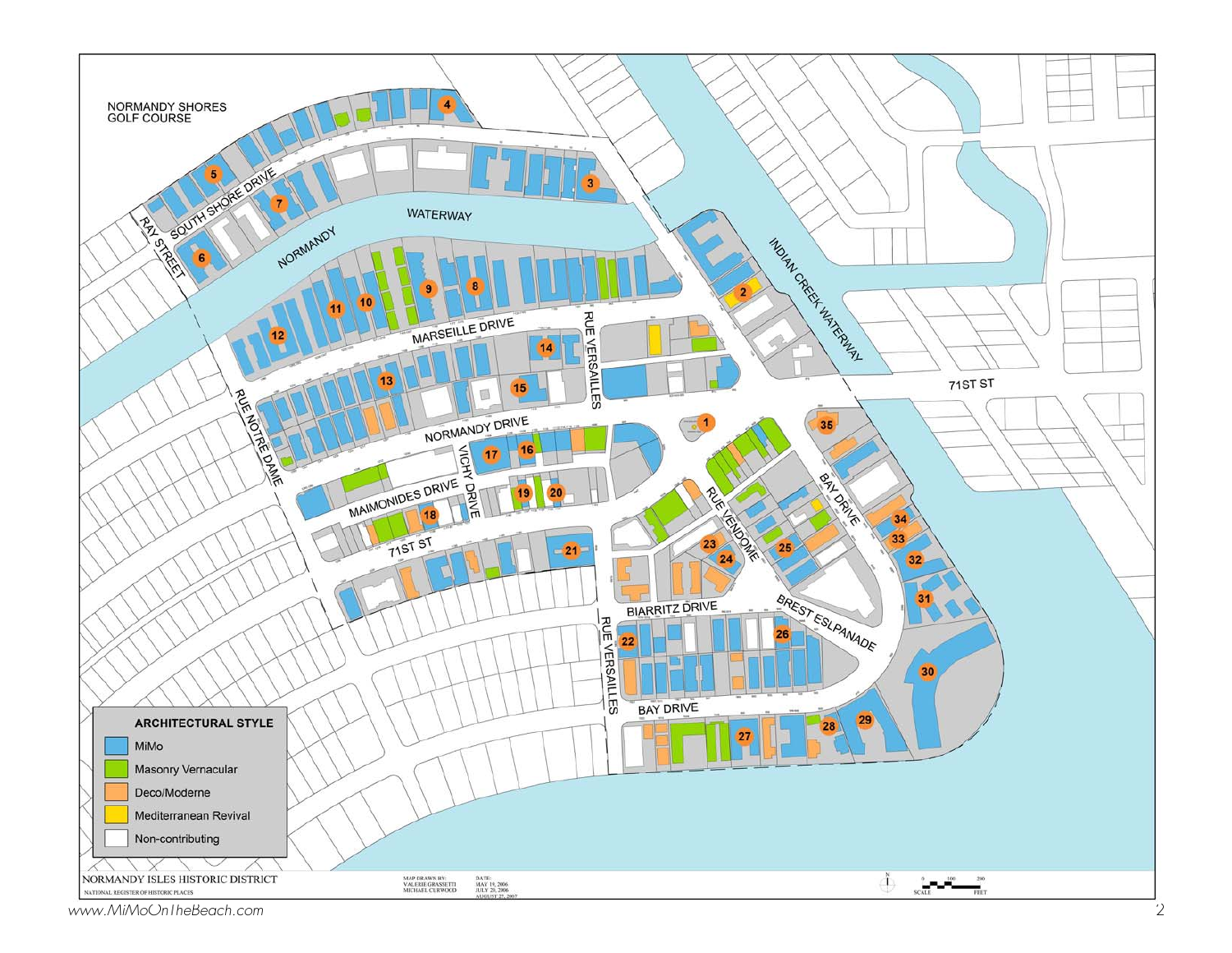A Sampler of Buildings — MiMo and other styles — in the Normandy Isles Historic District



Vendome Fountain and Plaza constructed by developer, Henri Levy, 1926



7149 Bay Drive R. Boilard 1928 (Med. Revival)



2 South Shore Drive Manfred M. Ungarro 1953



75 South Shore Drive Gilbert M. Fein 1958



275-301 South Shore Drive Gilbert M. Fein 1953



350 South Shore Drive Gilbert M. Fein 1958



250 South Shore Drive Leonard H. Glasser 1953

**7** 



1165 Marseille Drive E. F. Hauser 1957



1185 Marseille Drive Maurice Weintraub 1960



1211-19 Marseille **Drive** Gilbert M. Fein 1954



1225-33 Marseille Drive Nathan Seiderman 1956



1255-65 Marseille **Drive** Gilbert M. Fein 1955



1200-10 Marseille **Drive** Gilbert M. Fein 1958



1120-30 Marseille Drive Gilbert M. Fein 1955

**15** 

**14** 



1133 Normandy Drive Frances Hoffman 1958



1134 Normandy Drive Gilbert M. Fein 1959



1164 Normandy Drive architect unknown